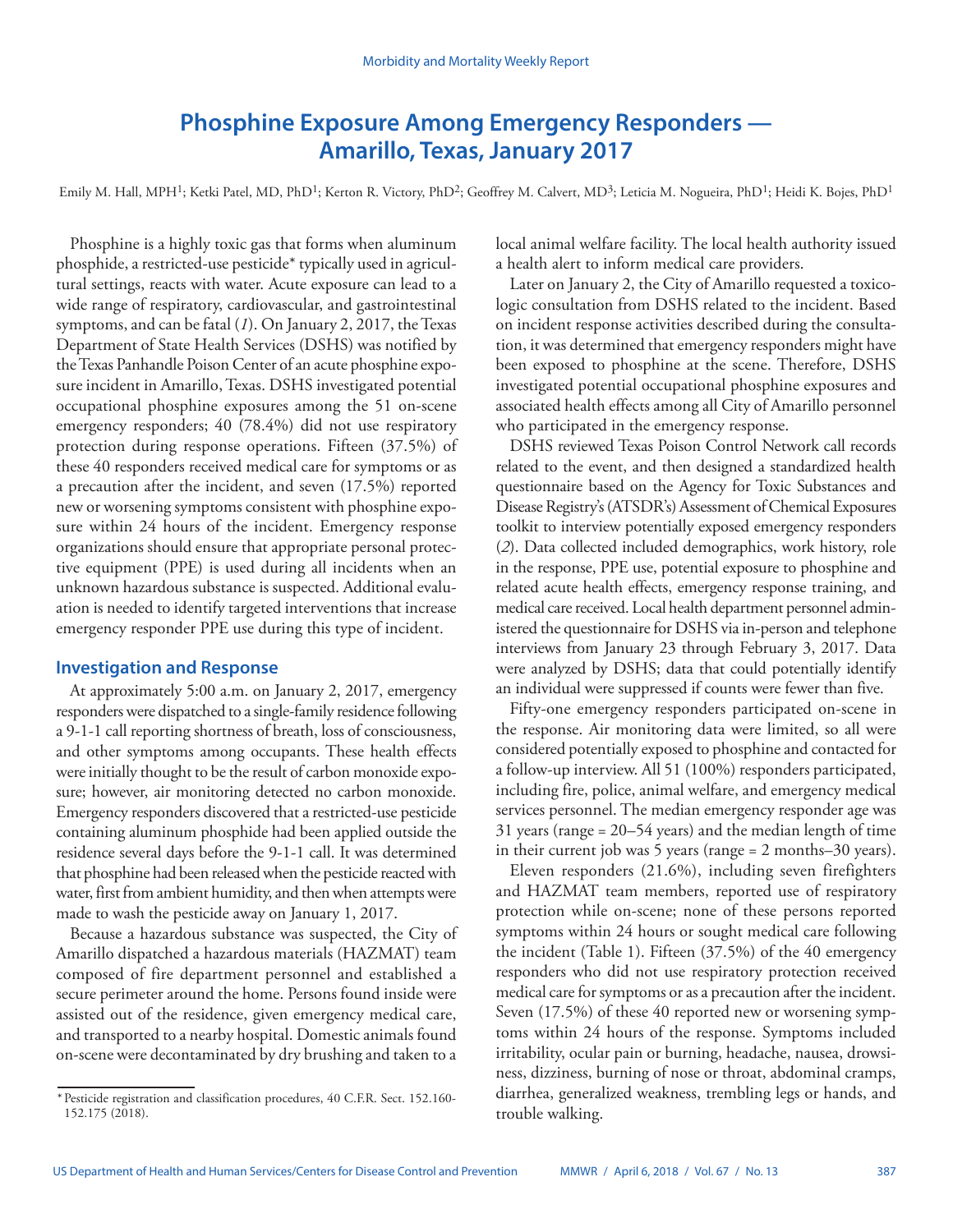| TABLE 1. Characteristics of emergency responders potentially exposed |  |
|----------------------------------------------------------------------|--|
| during a phosphine release event (n = 51) — Amarillo, Texas, 2017    |  |

| Characteristic                                                    | $No.*$ (%) |  |
|-------------------------------------------------------------------|------------|--|
| Role during response operations <sup>†</sup>                      |            |  |
| Provide medical care                                              | 15 (29.4)  |  |
| Animal control                                                    | 9(17.6)    |  |
| Rescue victims/First response                                     | 9(17.6)    |  |
| <b>HAZMAT</b> team                                                | 8(15.7)    |  |
| Security/Guard perimeter                                          | 5(9.8)     |  |
| Supervise                                                         | 5(9.8)     |  |
| Operations and logistics                                          |            |  |
| Other                                                             | $<5$ (-)   |  |
| Unknown                                                           | $<5$ (-)   |  |
| Initial information received before on-scene arrival <sup>†</sup> |            |  |
| Medical emergency                                                 | 38 (74.5)  |  |
| Possible carbon monoxide release                                  | 11(21.6)   |  |
| Unknown chemical hazard                                           | 10 (19.6)  |  |
| <b>HAZMAT</b>                                                     | 7(13.7)    |  |
| Phosphine release                                                 | $<5$ (--)  |  |
| Other                                                             | $<5$ (-)   |  |
| Unknown/Missing                                                   | $<5$ (-)   |  |
| Hours worked at incident site <sup>§</sup>                        |            |  |
| $\leq$ 1                                                          | 15 (30.0)  |  |
| $1 - 1.9$                                                         | 17 (34.0)  |  |
| $2 - 2.9$                                                         | 7(14.0)    |  |
| >3                                                                | 11 (22.0)  |  |
| Respiratory protection used                                       |            |  |
| Yes                                                               | 11 (21.6)  |  |
| No                                                                | 40 (78.4)  |  |
| Symptoms of illness within 24 hours of the incident <sup>¶</sup>  |            |  |
| Yes                                                               | 7(13.7)    |  |
| No or not sure                                                    | 44 (86.3)  |  |
| <b>Medical care sought</b>                                        |            |  |
| Yes                                                               | 15 (29.4)  |  |
| Nο                                                                | 36 (70.6)  |  |

**Abbreviation:** HAZMAT = hazardous materials.

\* Counts <5 suppressed to protect confidentiality.

† Categories are not mutually exclusive.

 $\frac{6}{9}$  n = 50.

¶ Fifteen (37.5%) of the 40 emergency responders who did not use respiratory protection received medical care for symptoms or as a precaution after the incident. Seven (17.5%) of these 40 reported new or worsening symptoms within 24 hours of the response. None of the 11 who used respiratory protection reported symptoms or having received medical care.

Among the 40 responders who did not use respiratory protection, 14 (35%) provided the following nonmutually exclusive reasons: did not know it was needed or were not told to use it (five); rescuing victims was more important (four); did not know the contaminant was present (four); was not required for the work performed (two); and did not have equipment (one).

Thirty-seven (72.5%) of the 51 responders stated that their agency had plans or standard operating procedures for responding to situations where hazardous materials are present. Forty (78.4%) reported receiving at least one emergency response training<sup>†</sup> before the incident (Table 2), including 29 (72.5%) of the 40 responders who did not use respiratory protection.

| TABLE 2. Emergency response trainings received by responders who |
|------------------------------------------------------------------|
| were potentially exposed during a phosphine release event        |
| $(n = 51)$ — Amarillo, Texas, 2017                               |

| <b>Training</b>                              | $No.*$ (%) |
|----------------------------------------------|------------|
| Any emergency response training <sup>†</sup> | 40 (78.4)  |
| First responder awareness                    | 27 (52.9)  |
| Hazardous materials technicians, 24 hr.      | 26(51.0)   |
| First responder operations, 8 hr.            | 15 (29.4)  |
| Other <sup>§</sup>                           | 14(27.5)   |
| HAZWOPER, 24 hr.                             | 5(9.8)     |
| HAZWOPER, 40 hr.                             | $<5$ (-)   |
| No emergency response training <sup>1</sup>  | 11(21.6)   |

**Abbreviation:** HAZWOPER = hazardous waste operations and emergency response. \* Counts <5 suppressed to protect confidentiality.

† Categories are not mutually exclusive.

§ Includes animal control, animal cruelty training (levels 1, 2, 3); National Incident Management Incident Command System 100, 200, 300, 400, 700 and 800; and police academy training.

¶ Responders might not have been required to take trainings listed as a condition of employment.

#### **Discussion**

CDC and other agencies have developed protocols and tools to facilitate implementation of best practices for responding to incidents involving unknown chemical hazards, and their use has been recommended following similar incidents in the past (*3*,*4*). Federal regulations require the use of appropriate respiratory protection in emergency responses involving suspected hazardous substances.<sup>§</sup> DSHS recommends implementation of these recommendations and has worked with the National Institute for Occupational Safety and Health Emergency Preparedness and Response Office to develop and disseminate educational materials targeted to emergency responders and emergency response organizations to highlight the importance of using appropriate respiratory protection.

The 51 emergency responders involved in this incident were faced with limited information about the hazards present, combined with the need to act quickly to rescue victims. Many did not use recommended respiratory protection. These issues exemplify challenges faced by emergency responders who often confront unknown hazards and, given the need to save lives or secure the scene, might feel they do not have time to identify, obtain, and don recommended PPE (*3*,*6*). They also might perceive that PPE would physically restrict their ability to perform required tasks (*6*).

Studies of other incidents involving the known or suspected release of hazardous substances have similarly found low prevalences of respiratory PPE use among emergency responders, especially police and emergency medical services. For example, one investigation found that among 92 emergency personnel who responded to an unintentional vinyl chloride release, only 20 (21.7%) reported using indicated respiratory protection during the response (*3*). Multiple studies have found that the

<sup>†</sup>Responders might not have been required to take trainings listed as a condition of employment.

<sup>§</sup>Worker protection, 40 C.F.R. Sect. 311.1 and 311.2 (2018).